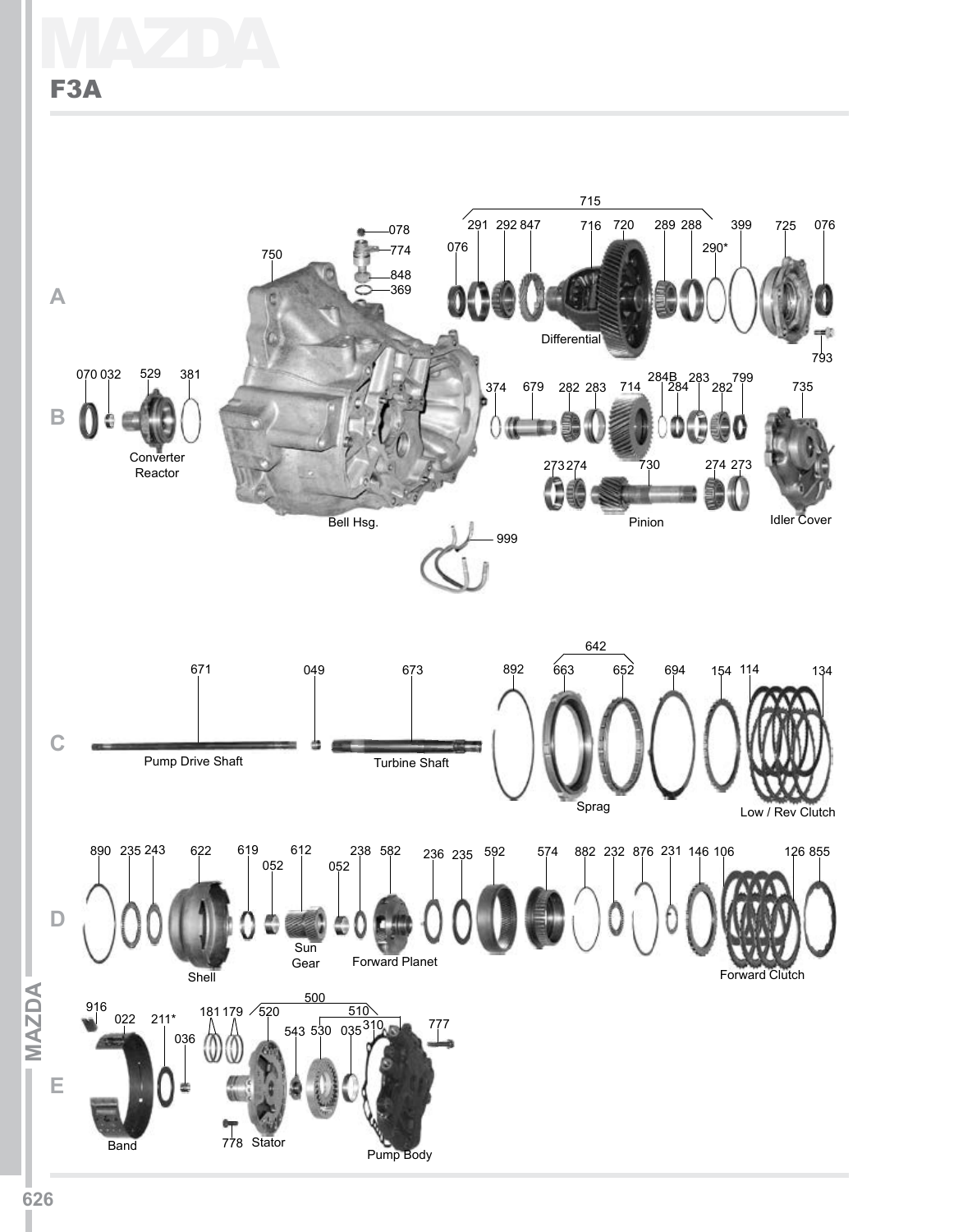



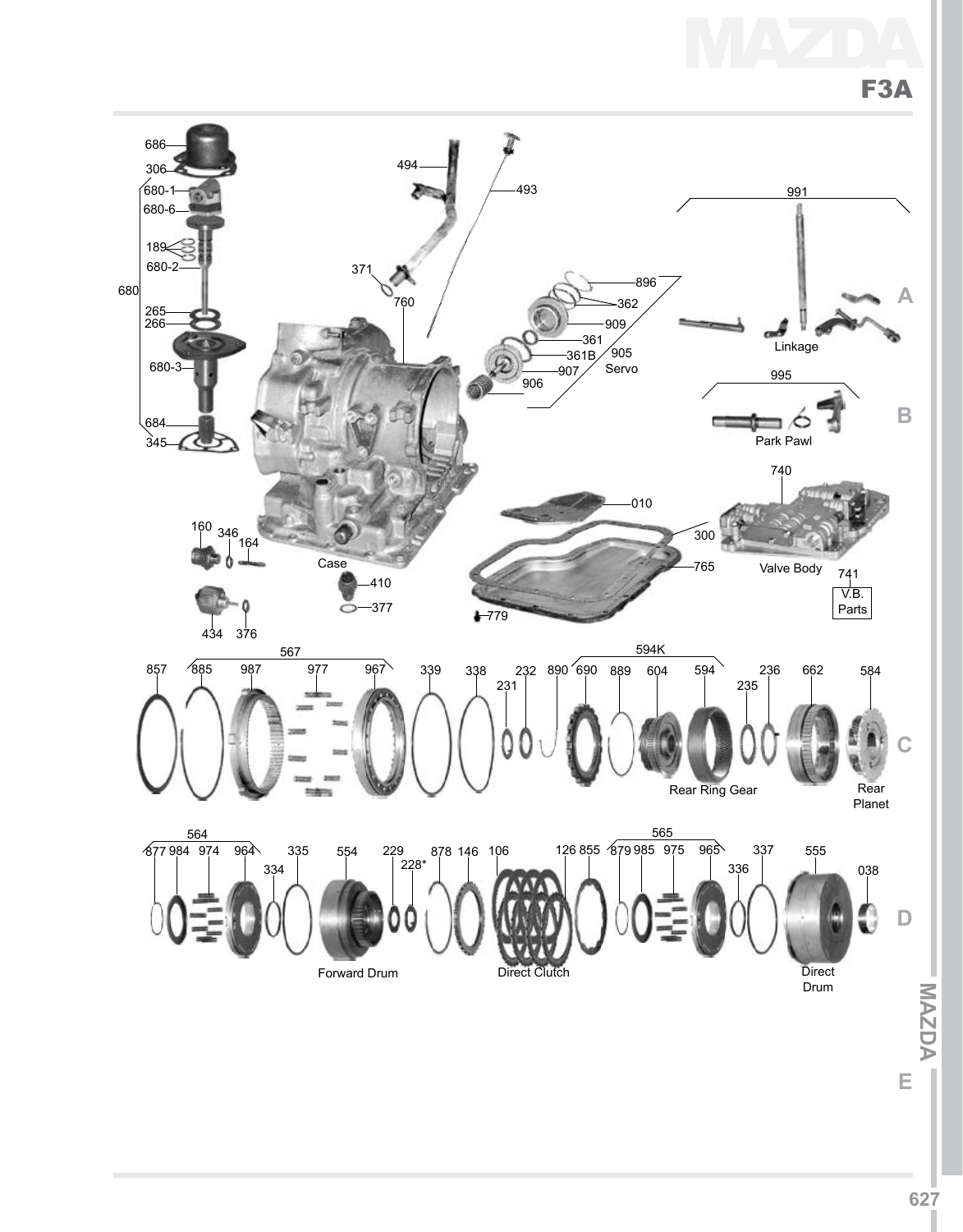ILL# Part#

**OVERHAUL KITS**  $N/A$ **MASTER L/STEEL KITS MASTER W/STEELS KITS EXAMPLE SETTLE FILTERS Example 19 SANDS AND STATE AND STATE AND STATE AND STATE AND STATE AND STATE AND STATE AND STATE AND STATE AND EXECUTE IN BUSHINGS Example 2018 METAL CLAD SEALS And All CLAD SEALS EXECUTIONS EXECUTIONS STEELS PRESSURE PLATES Example 20 MODULATORS Experiment SEALING RINGS AND RESIDENT CONTROL** 

QTY REF#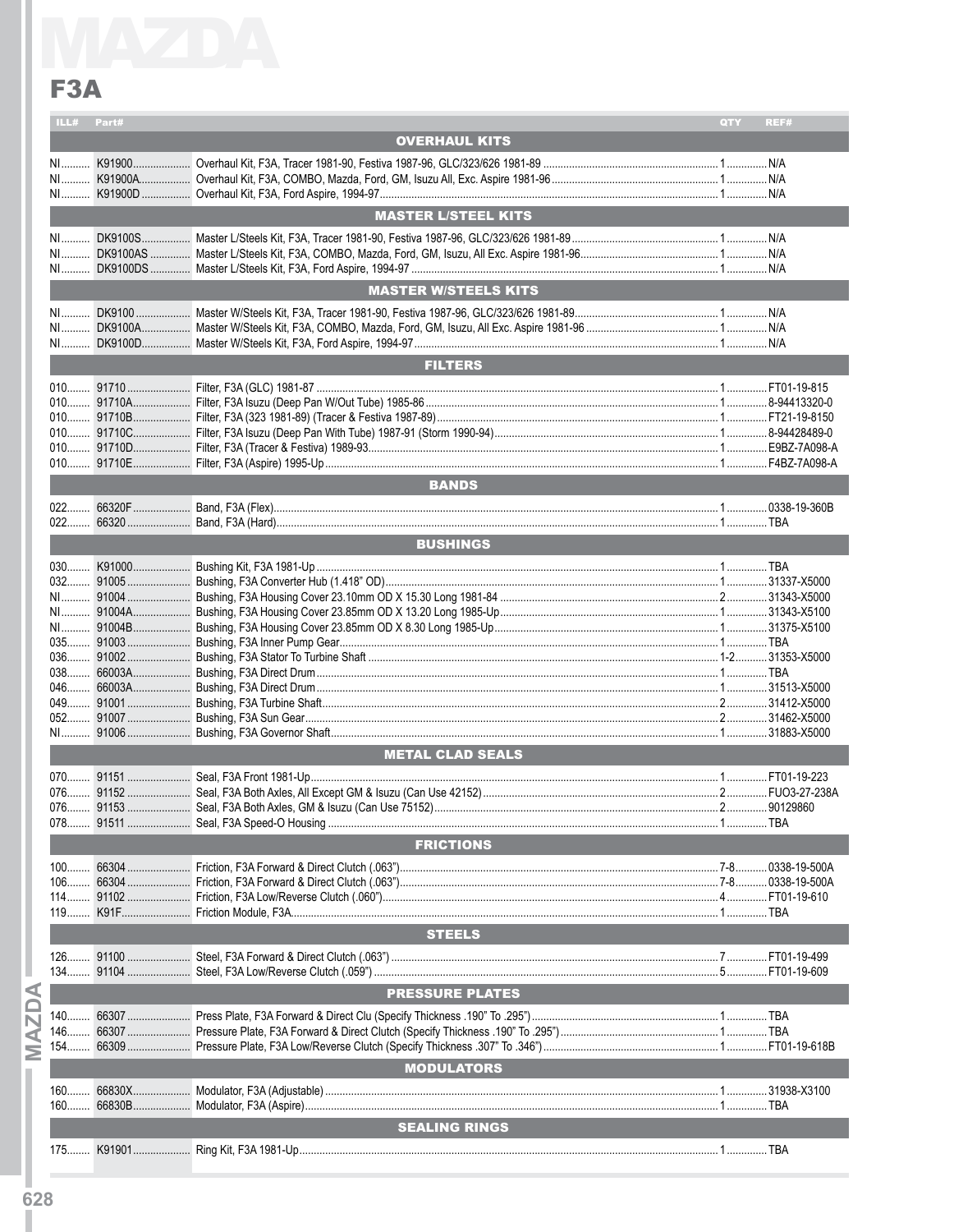## F3A

| ILL# Part#                    |  |                                                                                                                 | QTY                                    | REF# |  |  |  |  |  |  |  |
|-------------------------------|--|-----------------------------------------------------------------------------------------------------------------|----------------------------------------|------|--|--|--|--|--|--|--|
| $179$                         |  |                                                                                                                 |                                        |      |  |  |  |  |  |  |  |
|                               |  |                                                                                                                 |                                        |      |  |  |  |  |  |  |  |
|                               |  |                                                                                                                 |                                        |      |  |  |  |  |  |  |  |
|                               |  |                                                                                                                 |                                        |      |  |  |  |  |  |  |  |
|                               |  |                                                                                                                 |                                        |      |  |  |  |  |  |  |  |
| <b>WASHERS &amp; BEARINGS</b> |  |                                                                                                                 |                                        |      |  |  |  |  |  |  |  |
|                               |  |                                                                                                                 |                                        |      |  |  |  |  |  |  |  |
|                               |  |                                                                                                                 |                                        |      |  |  |  |  |  |  |  |
|                               |  |                                                                                                                 |                                        |      |  |  |  |  |  |  |  |
|                               |  |                                                                                                                 |                                        |      |  |  |  |  |  |  |  |
|                               |  |                                                                                                                 |                                        |      |  |  |  |  |  |  |  |
|                               |  |                                                                                                                 |                                        |      |  |  |  |  |  |  |  |
|                               |  |                                                                                                                 |                                        |      |  |  |  |  |  |  |  |
|                               |  |                                                                                                                 |                                        |      |  |  |  |  |  |  |  |
|                               |  |                                                                                                                 |                                        |      |  |  |  |  |  |  |  |
|                               |  |                                                                                                                 |                                        |      |  |  |  |  |  |  |  |
|                               |  |                                                                                                                 |                                        |      |  |  |  |  |  |  |  |
|                               |  |                                                                                                                 |                                        |      |  |  |  |  |  |  |  |
|                               |  |                                                                                                                 |                                        |      |  |  |  |  |  |  |  |
|                               |  |                                                                                                                 |                                        |      |  |  |  |  |  |  |  |
|                               |  |                                                                                                                 |                                        |      |  |  |  |  |  |  |  |
|                               |  |                                                                                                                 |                                        |      |  |  |  |  |  |  |  |
|                               |  |                                                                                                                 |                                        |      |  |  |  |  |  |  |  |
|                               |  |                                                                                                                 |                                        |      |  |  |  |  |  |  |  |
|                               |  |                                                                                                                 |                                        |      |  |  |  |  |  |  |  |
|                               |  |                                                                                                                 |                                        |      |  |  |  |  |  |  |  |
|                               |  |                                                                                                                 |                                        |      |  |  |  |  |  |  |  |
|                               |  |                                                                                                                 |                                        |      |  |  |  |  |  |  |  |
|                               |  |                                                                                                                 |                                        |      |  |  |  |  |  |  |  |
|                               |  |                                                                                                                 |                                        |      |  |  |  |  |  |  |  |
|                               |  | <b>STATE OF STATE OF STATE OF STATE OF STATE OF STATE OF STATE OF STATE OF STATE OF STATE OF STATE OF STATE</b> | <b>GASKETS &amp; RUBBER COMPONENTS</b> |      |  |  |  |  |  |  |  |
|                               |  |                                                                                                                 |                                        |      |  |  |  |  |  |  |  |
|                               |  |                                                                                                                 |                                        |      |  |  |  |  |  |  |  |
|                               |  |                                                                                                                 |                                        |      |  |  |  |  |  |  |  |
|                               |  | <b>TECHNICAL MANUALS</b>                                                                                        |                                        |      |  |  |  |  |  |  |  |
|                               |  |                                                                                                                 |                                        |      |  |  |  |  |  |  |  |
| $400$                         |  |                                                                                                                 |                                        |      |  |  |  |  |  |  |  |
|                               |  | <b>ELECTRICAL COMPONENTS</b>                                                                                    |                                        |      |  |  |  |  |  |  |  |
|                               |  |                                                                                                                 |                                        |      |  |  |  |  |  |  |  |
| $414$                         |  |                                                                                                                 |                                        |      |  |  |  |  |  |  |  |
| 434                           |  |                                                                                                                 |                                        |      |  |  |  |  |  |  |  |
|                               |  | <b>HARD PARTS</b>                                                                                               |                                        |      |  |  |  |  |  |  |  |
|                               |  |                                                                                                                 |                                        |      |  |  |  |  |  |  |  |
|                               |  |                                                                                                                 |                                        |      |  |  |  |  |  |  |  |
|                               |  |                                                                                                                 |                                        |      |  |  |  |  |  |  |  |
|                               |  |                                                                                                                 |                                        |      |  |  |  |  |  |  |  |
|                               |  |                                                                                                                 |                                        |      |  |  |  |  |  |  |  |
|                               |  |                                                                                                                 |                                        |      |  |  |  |  |  |  |  |
|                               |  |                                                                                                                 |                                        |      |  |  |  |  |  |  |  |
|                               |  |                                                                                                                 |                                        |      |  |  |  |  |  |  |  |
|                               |  |                                                                                                                 |                                        |      |  |  |  |  |  |  |  |
|                               |  |                                                                                                                 |                                        |      |  |  |  |  |  |  |  |
|                               |  |                                                                                                                 |                                        |      |  |  |  |  |  |  |  |
|                               |  |                                                                                                                 |                                        |      |  |  |  |  |  |  |  |
|                               |  |                                                                                                                 |                                        |      |  |  |  |  |  |  |  |
|                               |  |                                                                                                                 |                                        |      |  |  |  |  |  |  |  |
|                               |  |                                                                                                                 |                                        |      |  |  |  |  |  |  |  |
|                               |  |                                                                                                                 |                                        |      |  |  |  |  |  |  |  |
|                               |  |                                                                                                                 |                                        |      |  |  |  |  |  |  |  |
|                               |  |                                                                                                                 |                                        |      |  |  |  |  |  |  |  |
|                               |  |                                                                                                                 |                                        |      |  |  |  |  |  |  |  |
|                               |  |                                                                                                                 |                                        |      |  |  |  |  |  |  |  |

- ACSAM-

 $629$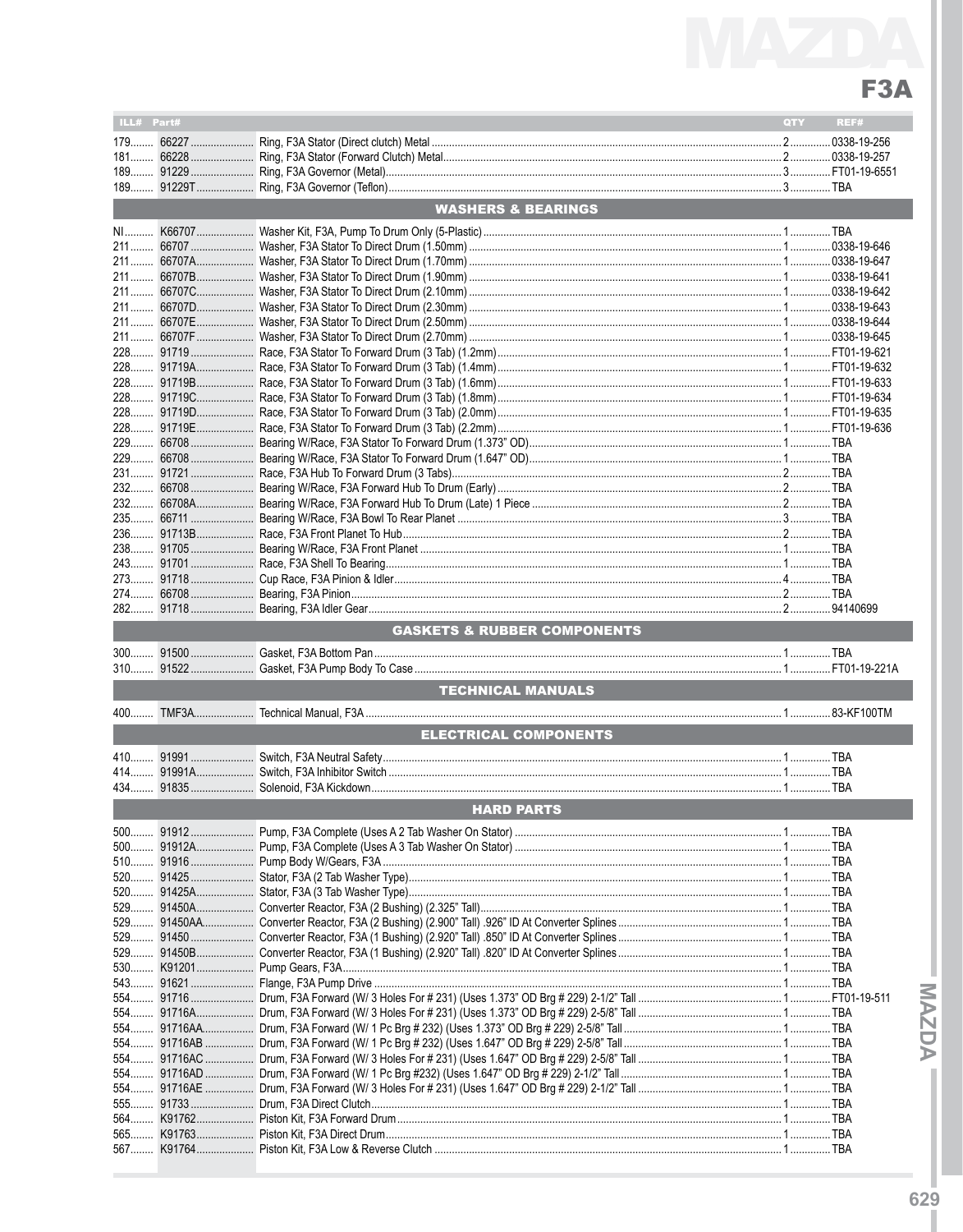## F3A

|                | <b>SPRAGS &amp; ONE WAY CLUTCHES</b>                                          |            |
|----------------|-------------------------------------------------------------------------------|------------|
|                |                                                                               |            |
|                |                                                                               |            |
|                |                                                                               |            |
|                | <b>HARD PARTS</b>                                                             |            |
|                |                                                                               |            |
|                |                                                                               |            |
|                |                                                                               |            |
|                |                                                                               |            |
|                |                                                                               |            |
|                |                                                                               |            |
|                |                                                                               |            |
|                |                                                                               |            |
|                |                                                                               |            |
|                |                                                                               |            |
|                |                                                                               |            |
|                |                                                                               |            |
|                |                                                                               |            |
|                |                                                                               |            |
|                |                                                                               |            |
|                |                                                                               |            |
|                |                                                                               |            |
|                |                                                                               |            |
|                |                                                                               |            |
|                |                                                                               |            |
|                |                                                                               |            |
|                |                                                                               |            |
|                |                                                                               |            |
|                |                                                                               |            |
|                |                                                                               |            |
|                |                                                                               |            |
|                |                                                                               |            |
|                |                                                                               |            |
|                |                                                                               |            |
|                |                                                                               |            |
|                |                                                                               |            |
|                |                                                                               |            |
|                |                                                                               |            |
|                |                                                                               |            |
|                |                                                                               |            |
|                |                                                                               |            |
|                |                                                                               |            |
|                | <b>VALVE BODIES</b>                                                           |            |
|                |                                                                               |            |
|                |                                                                               |            |
|                | <b>HARD PARTS</b>                                                             |            |
|                |                                                                               |            |
|                |                                                                               |            |
|                |                                                                               |            |
| 91920C.<br>750 | <b>Bell Housing F3A (Top Bolts 6 1/4") 13 Bolts To Case</b><br>$\overline{1}$ | <b>TRA</b> |